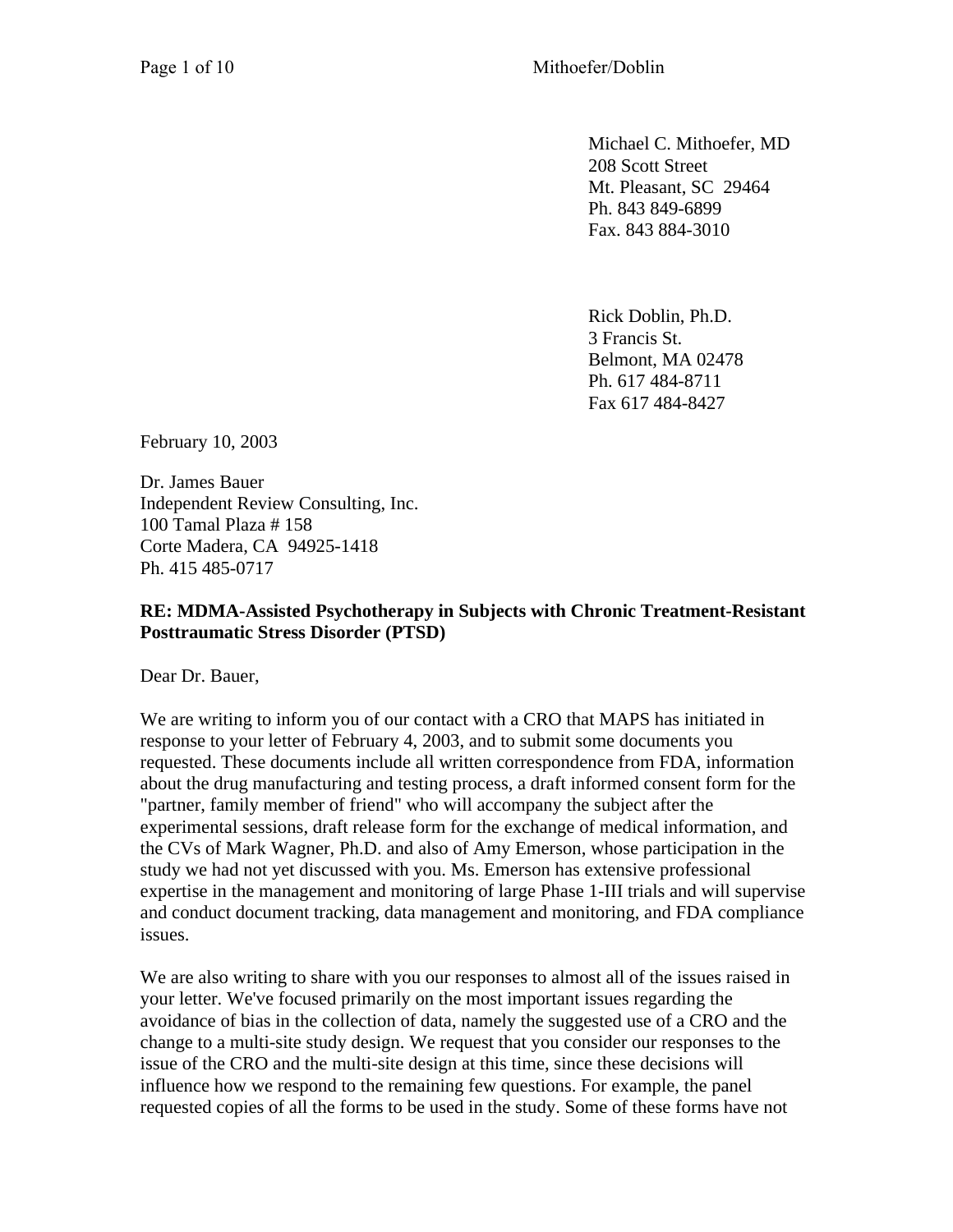yet been written, and their exact content may be dependent upon issues of protocol design that remain unresolved.

We understand and appreciate that your review is an ongoing process with the possibility of new issues arising at any time. Once we start the study, there will be a flow of new data that will also necessitate continual reevaluation. We look forward to working with you in close collaboration with whatever data reporting schedules you request.

We would also like to offer one general comment. As we understand it, the role of the IRB is essentially to protect the rights of human subjects, and your greatest area of expertise lies with providing this protection. To that end, you have made important suggestions about safeguards in the informed consent process for those of Dr. Mithoefer's patients who may consider participating in the study, suggestions that have resulted in the creation of the role of a "veto psychiatrist." Also flowing from your review has been the addition of a third physician on the Data Safety and Monitoring Committee, and the formalization of the role of the "partner, family member of friend" who will accompany the subjects after the experimental sessions. Your suggestion about our need to take care with terminology so that we do not mislead subjects to think that they will be receiving a proven therapy has been enlightening. Your eventual critique and advice concerning the informed consent form and recruitment letters will prove invaluable. As an ancillary aspect of protecting the rights of subjects, the IRB also has a responsibility to see that the study itself is well-designed and implemented. It is regarding these later set of protocol design and implementation issues, in which every element represents a difficult trade-off between competing priorities, that we request you reconsider some suggestions made in your letter of February 4, 2003.

# CONFLICT OF INTEREST

Engaging the services of a CRO or providing for a comparable system of monitoring, and conducting multi-site studies are excellent suggestions that MAPS intends to implement if and when we are able to conduct Phase III studies. However, although we have in good faith already requested a bid for data monitoring for this pilot study from one of the world's largest and most reputable CROs, we believe that these suggestions are premature and unnecessary for this initial Phase II pilot study. We believe that our fuller discussion of the steps we are taking to reduce bias in data collection will demonstrate that neither the services of a CRO nor the move to a multi-site design are needed at this stage to ensure reliable data that is scientifically tenable and able to withstand skeptical analysis.

# CRO BID PROCESS

On Wednesday, February 5, Dr. Doblin spoke with Loren Miller, Ph.D., Vice President, Regulatory and Scientific Affairs, PPD Development, the clinical research (CRO) operating subsidiary of PPD (ppdi.com), a "leading global provider of discovery and development services and products for pharmaceutical and biotechnology companies…with more than 5200 employees in 24 countries." Dr. Miller works out of the PPP Development office in Research Triangle Park, Morrisville, NC., reasonably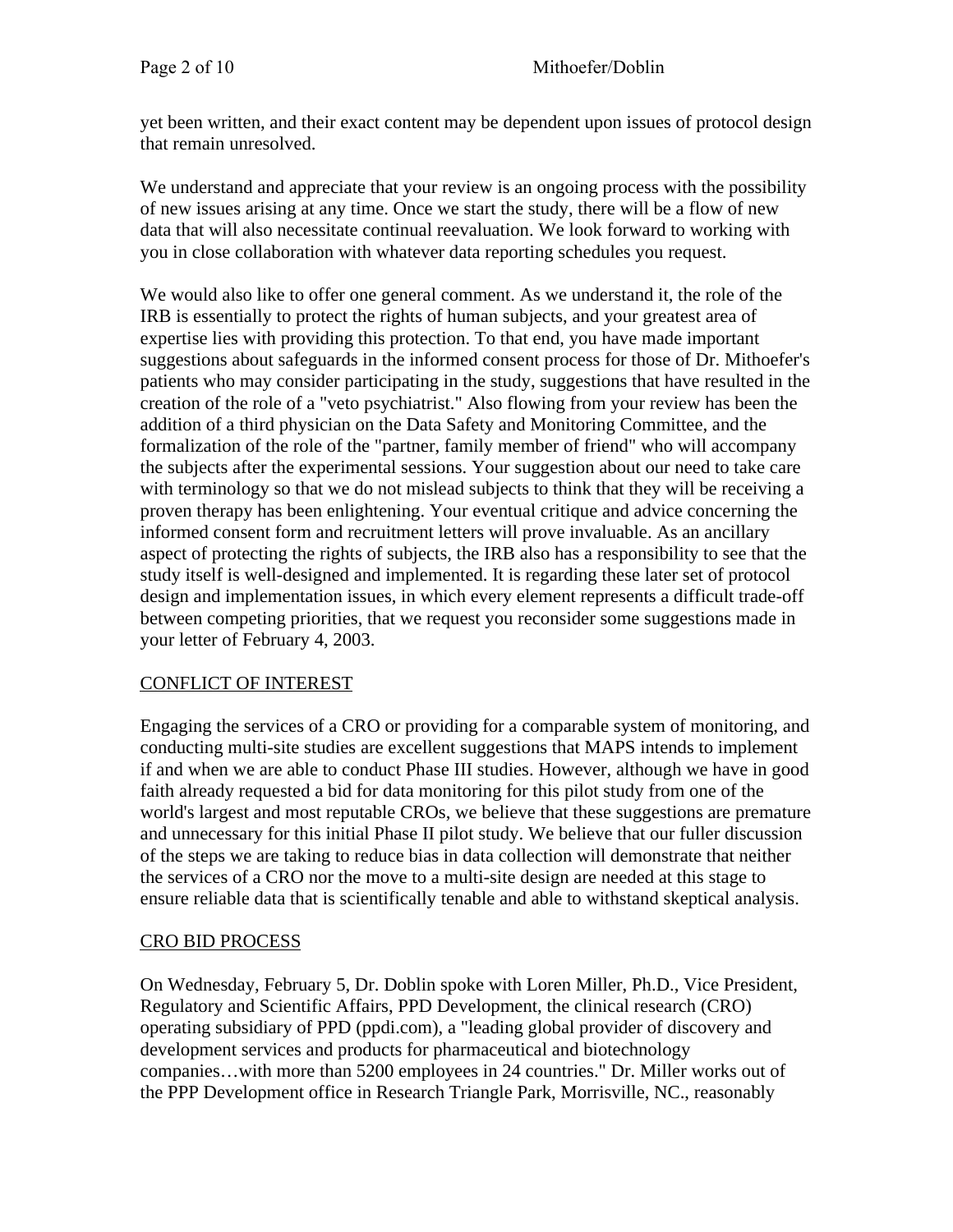close to Charleston, SC where Dr. Mithoefer's study will take place. Dr. Miller will offer a bid for a minimal system of data monitoring in a week or two, but has already indicated that the bid will be in excess of \$20,000, perhaps substantially so.

Dr. Doblin was first introduced to Dr. Miller in the early 1990s, through his interactions with FDA's Pilot Drug Evaluation Staff (PDES), the group at FDA that regulated research with Schedule I drugs. Dr. Miller had written articles about the PDES, which FDA officials had given to Dr. Doblin. In 1999, MAPS brought Dr. Miller to Israel for its MDMA research conference, so that he would have an opportunity to learn about all the clinical research around the world being conducted with MDMA. Though MAPS benefited from his participation in the meeting, the bill for educating him about MDMA convinced Dr. Doblin that MAPS could not afford and did not need the services of a CRO unless MAPS was initiating Phase III studies. When Dr. Miller learned last week of your IRB's request for the involvement of a CRO in this pilot study, he concurred that CRO monitoring of research is much more important for Phase III trials than for Phase II pilot studies.

#### DR. MARK WAGNER'S EXPERTISE AND PROCEDURES

As noted in your letter, the IRB panel has not had the opportunity to review the CV (enclosed) of Mark Wagner, Ph.D., the consultant in charge of screening and outcome measures. As you can read in Dr. Wagner's letter to the IRB (enclosed), Dr. Wagner was not chosen for this position because of any prior interest in or bias concerning MDMA. He had no prior relationship with MAPS, no prior belief in the value of MDMA-assisted psychotherapy, nor was he a friend of Dr. Mithoefer's or had ever met him or Dr. Doblin in person. Rather, Dr. Mithoefer contacted Dr. Wagner because of his professional expertise in administering screening and outcome measures, as you can see in his CV. Among his other responsibilities, Dr. Wagner is Director of Neuropsychological Services, Department of Neurology, Section of Neuropsychology, Medical University of South Carolina and serves as a Peer Reviewer, Journal of Traumatic Stress, 1998–Present.

Dr. Wagner will conduct the screening and outcome measures in a manner that renders him blind to which experimental group the subjects are in. This is standard operating procedure for the conduct of FDA-approved clinical research. This approach serves as an adequate and appropriate method of resolving the issue of biased data collection for studies sponsored by pharmaceutical companies, which are at least as vulnerable to concerns about bias as MAPS. Please refer to the letter from Dr. Wagner introducing himself to the IRB panel and explaining his procedures to reduce or eliminate bias in data gathering. We believe that any CRO would be hard-pressed to find anyone more experienced and impartial in data gathering than Dr. Mark Wagner.

# DATA MONITORING AND FDA COMPLIANCE BY MS. AMY EMERSON

In addition to the screening and data gathering work of Dr. Wagner, Ms Amy Emerson, Clinical Research Associate, Chiron Corporation, will supervise and conduct document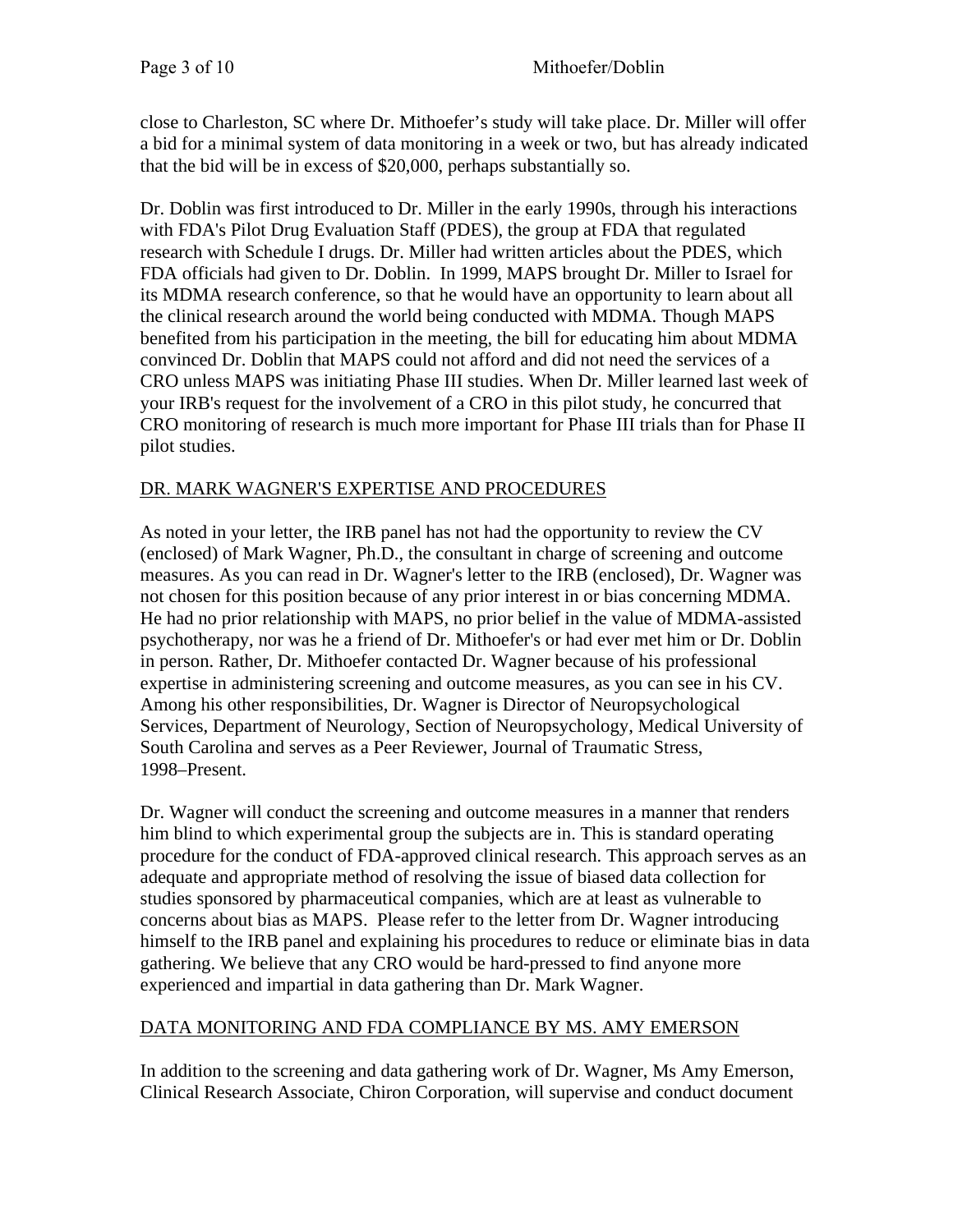tracking, data management and monitoring and FDA compliance issues related to this protocol. Chiron is a biotechnology pharmaceutical company with one of its offices located in Emeryville, CA, where Ms. Emerson works. As Ms Emerson's resume states (enclosed), she has extensive professional expertise in the management and monitoring of large Phase 1-III trials. Ms. Emerson has offered to volunteer her services with MAPS paying only for her travel expenses related to on-site study monitoring, and thus might be considered biased by the IRB. Ms. Emerson nevertheless adds a level of expertise in FDA compliance and data monitoring that will help ensure that the study is conducted according to proper procedures. Ms. Emerson is available to meet with the IRB should a meeting be requested.

# MAPS' FINANCES

A note about MAPS' finances is in order, since the panel's recommendation that MAPS turn the project over to a CRO was made in part because the panel believed that "MAPS has a significant level of funding." I have sent Ms. Erica Heath a detailed discussion of MAPS' current financial situation that demonstrates that adding the costs of a CRO to the MDMA/PTSD study budget would be a difficult burden. But the key issue is not whether or not MAPS has a significant level of funding and either could or could not afford to hire a CRO. The issue is whether the services that would be provided by a CRO add an essential element to the integrity of the data to be gathered in this study. Neither MAPS, members of the research team, nor the FDA considers this to be the case.

#### SUMMARY REGARDING CRO ISSUE

Since the integrity of the data gathering and analysis process does not seem to us to be fundamentally improved by CRO monitoring as compared to the services to be provided by Dr. Mark Wagner and Amy Emerson, is not required by FDA (the key evaluators for whom this study is being conducted), is not essentially a matter of subject safety, and would represent a substantial financial burden, we request that the IRB reconsider this recommendation.

# SINGLE SITE V. MULTI-SITE PILOT STUDY

We understand and appreciate the goal of reducing bias that lay behind the suggestion that we add a second site to this study. However, doing so presents so many practical and theoretical problems that we request the IRB reconsider this request.

A multi-site study requires a standardized experimental intervention but at this time a standardized experimental intervention does not exist. One of the major purposes of this single-site pilot study is to gather preliminary evidence about both safety and efficacy in order to refine the experimental intervention. After we complete this initial pilot study, a subsequent single-site study will be required to standardize the intervention and operationalize a method and checklist for outside observers to evaluate whether the standardized intervention is being accurately delivered at multiple locations. Only after these two pilot studies have been completed would we be ready to move into a multi-site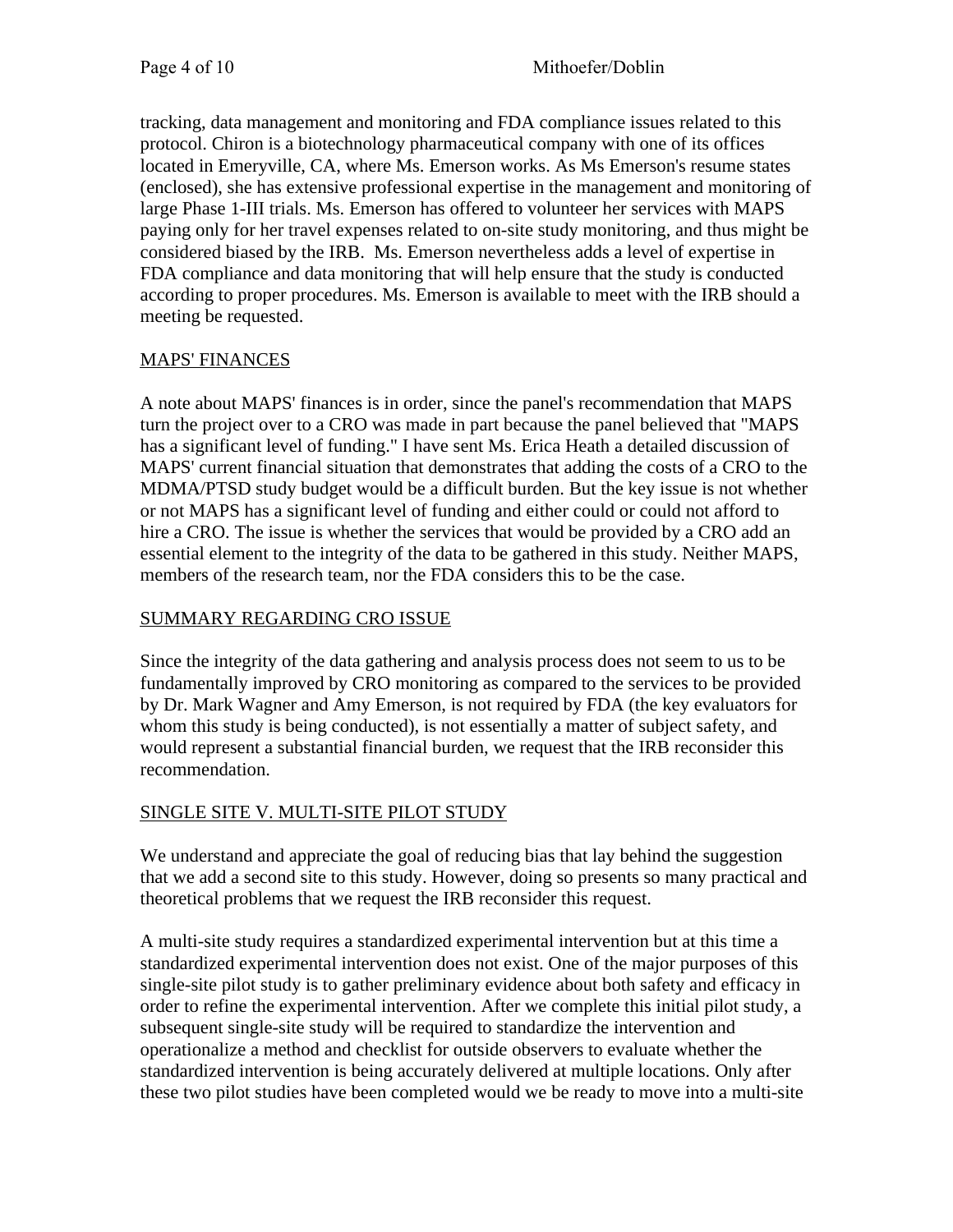study design. In addition to following FDA procedures calling for single-site studies prior to multi-site studies, scientists at the National Institute of Mental Health (NIMH) have clearly indicated to us that we need to standardize the therapy first before moving on to multi-site studies.

Data analysis with two sites is also significantly complicated as a result of the smaller number of patients at each site and potential interactions between the different experimental teams and patient safety and outcome measures. Initial analyses would first have to compare across sites, and if any effects due to site were found, subsequent analyses would have to control for site as well as to drug assignment, lowering statistical power.

Most importantly, it is doubtful that we or a CRO could find as qualified a second experimental team to conduct this initial pilot study as Dr. Michael and Annie Mithoefer, RN. I spent two years looking for a psychiatrist who had the proper qualifications to conduct this study before finding Dr. Mithoefer. The skills needed to develop and refine new experimental interventions are rarer than the skills needed to follow an alreadyexisting standardized experimental intervention. The years of special training that both Dr. Michael and Annie Mithoefer, RN have received from Dr. Stan Grof in the use of breath to induce altered states of consciousness for therapeutic purposes are a very important part of their qualifications. Dr. Mithoefer's dual training as a psychiatrist and as an emergency room physician was another reason why he is an ideal PI for this study, with these skills highly valued by the FDA as well.

We do not know of another psychiatrist and associated co-therapist who are interested in and sufficiently qualified to conduct this pioneering pilot study. That means that any new team would have to receive substantial education in the experimental intervention. Even if we were to locate a new team that was reasonably qualified, we still lack a tested and proven way to monitor and evaluate the experimental intervention to ensure that it is standardized. Adding a second site prematurely could increase the risks to patients by exposing them to an intervention that has not yet been refined and standardized.

Finally, if we were required to find another experimental team, we would most likely end up selecting an academic research psychiatrist affiliated with an institution. This would therefore require approval from yet another IRB, which might very well be reluctant to approve the study with researchers new to this untested experimental intervention. We would also need to go back to the FDA for the revised protocol. The FDA would almost certainly be reluctant to approve such a protocol revision since it is highly unusual to conduct a multi-site study without first conducting a single-site pilot study in order to develop a standardized intervention. I can easily imagine that trying to arrange for two sites would delay the study for at least a year, if not forever, without offering any significant advantages in unbiased data collection.

#### SUMMARY REGARDING SINGLE V. MULTI-SITE PILOT STUDY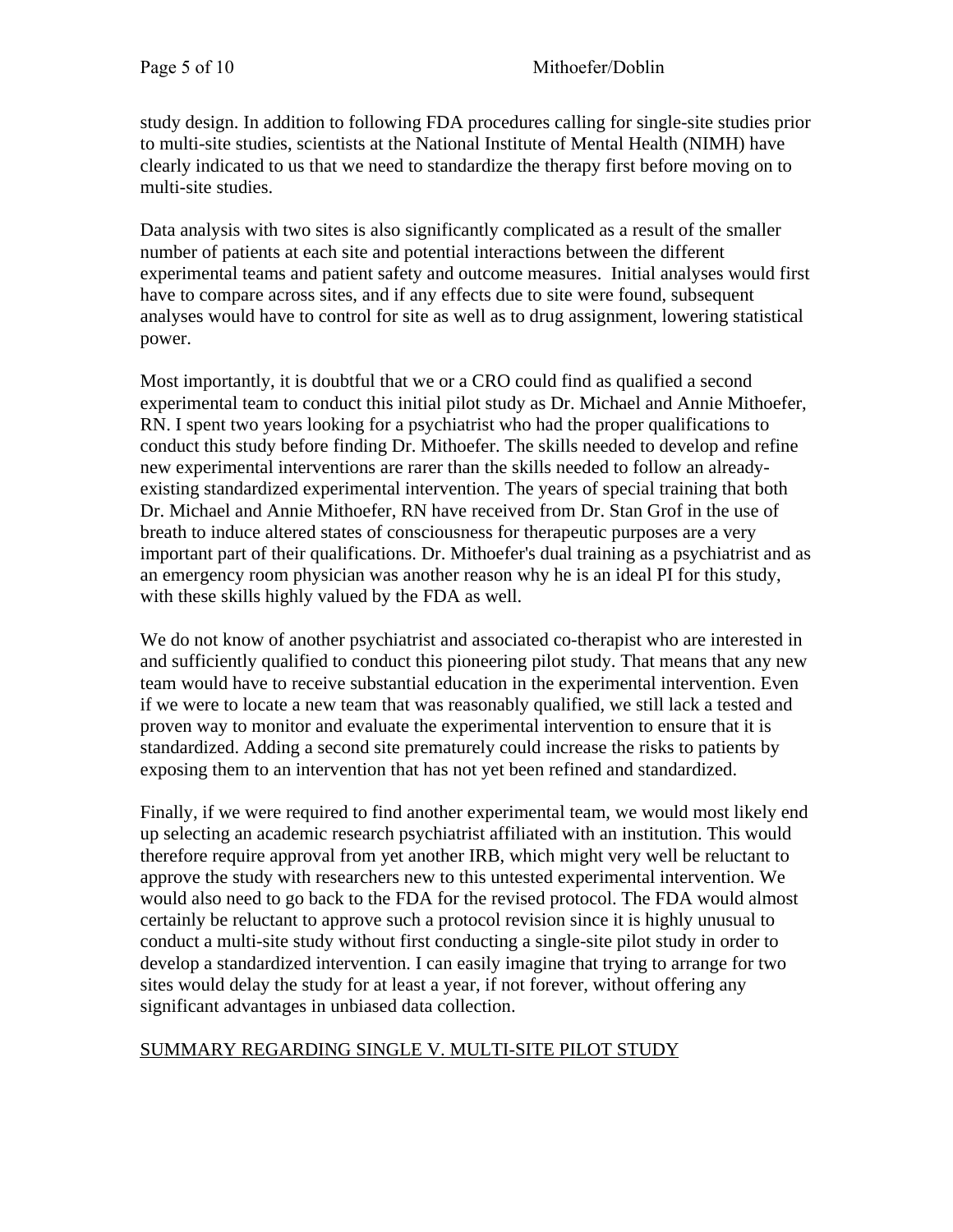The primary purpose motivating the panel to propose this protocol modification was to reduce bias in data gathering. Given the tremendous complications and delays that actually implementing a second site would involve, we request that the panel reconsider this proposal. We hope that the panel will be satisfied that we have done an adequate job of ensuring reliable data after it reviews the new information about Dr. Mark Wagner's professional expertise, and criteria by which he was selected, and about Ms Amy Emerson's professional expertise and her work on data monitoring and FDA compliance issues.

# PROTOCOL-STUDY DESIGN ISSUES

1. Apparently there has been a misunderstanding about the validity of CAPS. When we discussed the CAPS during our meeting, what Dr. Mithoefer meant to convey is the fact that the CAPS is well validated as a measure of PTSD diagnosis and severity and for tracking severity over time. It was used in both the Zoloft and Paxil studies that led to their FDA approval for PTSD. What is not yet validated are the cut-off scores for the different severity ranges. Nevertheless, such ranges have been proposed in the literature and are currently undergoing validation. Dr. Mithoefer chose the score of 50 because it is in the middle of the proposed "moderate severity" range. He called Kathleen Brady, MD, PhD to discuss this because she is very experienced and widely published in PTSD research and was a lead investigator in Pfizer's Zoloft/PTSD trials. It was her opinion that this score is an appropriate cut off given our desire to exclude subjects with less severe symptoms. Copies of a review article discussing the validity of the CAPS and the proposed severity ranges could be submitted upon request.

2. Regarding the drug manufacturing and testing process, two pages have been enclosed reflecting the results of the recent purity analysis required by FDA. Additional information about the specifics of the manufacturing process can be submitted upon request.

3. Dr. Mithoefer's application for a Schedule I research license for this study was submitted to DEA in July 2002. In a recent conversation with Frank Sapienza, Ph.D., DEA Office of Diversion Control, Dr. Mithoefer was told that the application is under active review and the process is not expected to take "too much longer." We expect that no actual progress will be made until DEA is informed that IRB approval has been obtained, subject to Dr. Mithoefer's DEA Schedule I license. Alternatively, you could consider the model adopted by FDA, which approved the study without contingency but noted that the research could not go forward until Dr. Mithoefer obtained a DEA Schedule I license.

4. Enclosed please find copies of all written correspondence from the FDA regarding this protocol. To make it easier for the panel to understand what some of FDA's documents refer to, copies of some communications from MAPS to FDA have been submitted as well. As you can tell from the documents, several issues were addressed in detail in teleconferences for which MAPS does not have a written transcript. We've found that these FDA teleconferences have been extremely helpful in discussing issues informally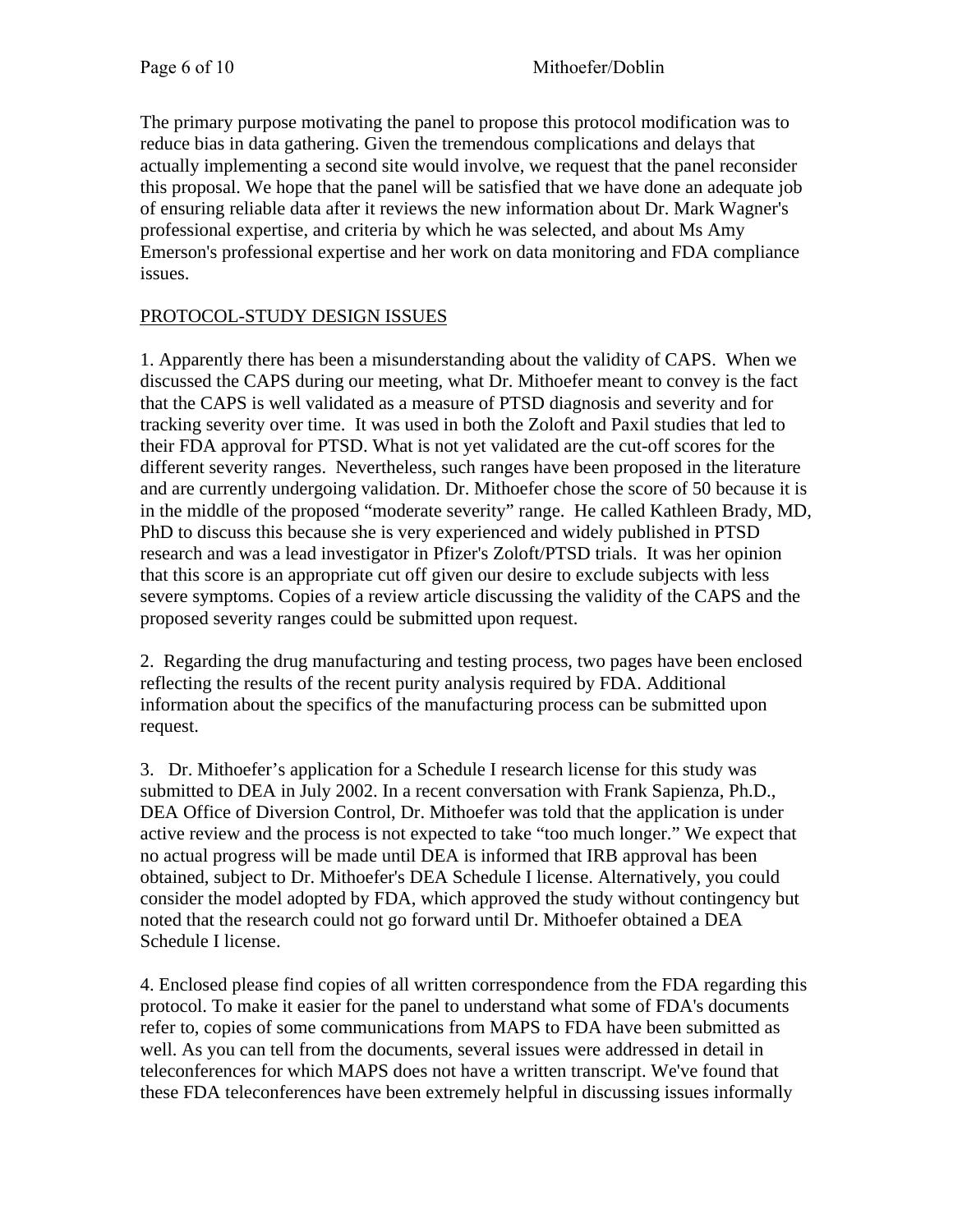before committing agreements to writing, similar to the way our January 28 personal meeting with the IRB was so valuable for all of us.

5. If we are unable to reach agreement on the issue of the bodywork, we would be willing to forego it. However, our thinking about the bodywork is that it is an element of our therapeutic method as originally developed and described by Stanislav Grof and later adapted for MDMA-assisted therapy by Ralph Metzner PhD and others. (see references in protocol). Because this is a trial of drug-assisted therapy rather than simply drug treatment, we are puzzled by your statements that it's a problem that the bodywork is "intended to be done in response to need" and that "its intent is purely therapeutic, and not related to the evaluation of MDMA-assisted psychotherapy." In therapy in general and in manualized therapy used for research, it is the norm to require or allow the option of certain interventions in response to certain situations or needs that arise.

Perhaps some confusion has arisen because we haven't explained the bodywork process well enough. Bodywork would be used when, in Dr. Mithoefer's clinical judgment, some physical pains are a symbolic reflection of emotional pains. Bodywork usually lasts less than a minute or two, and involves pressure on parts of the body, with the pressure intended to facilitate emotional release. Dr. Mithoefer would probably use bodywork on less than half the subjects. Bodywork would most likely be employed near the end of the experimental sessions, if there are residual tensions in the body that haven't resolved. Since the bodywork will be administered to subjects in case of need regardless of whether they have received the MDMA or placebo, we don't understand how this poses a potential confound. We have also described in detail how the bodywork component of our therapy is to be conducted, so that it is a standardized intervention.

On the one hand, the IRB is appropriately very concerned about subjects remaining agitated after the session ends. On the other hand, the IRB is suggesting that a technique that can reduce such agitation be forbidden because of a concern that the data will somehow be confounded. We urge the IRB to reconsider this request and suggest that the enhancement of patient safety should be prioritized over concerns about confounds, especially since we think these concerns relate more to our failure to properly explain how the bodywork is used than to actual confounds.

We think that the IRB should be reluctant to limit the therapy we propose to deliver unless it is to prevent clear and overriding compromises in scientific design that we do not see exist in this case. We propose that instead of eliminating the option to help subjects work through residual tensions and agitation through the use of bodywork, that we note every time we use bodywork in any subject and submit this data for review to Dr. Mark Wagner (at the end of study so as not to affect in any possible way his blinded status) and to the IRB whenever you request..

# PROTOCOL-SAFETY ISSUES

1.a. We agree to report any agitation or adverse reaction by telephone to the IRB within 24 hours, with a follow-up written report to the DSMC within five business days. Two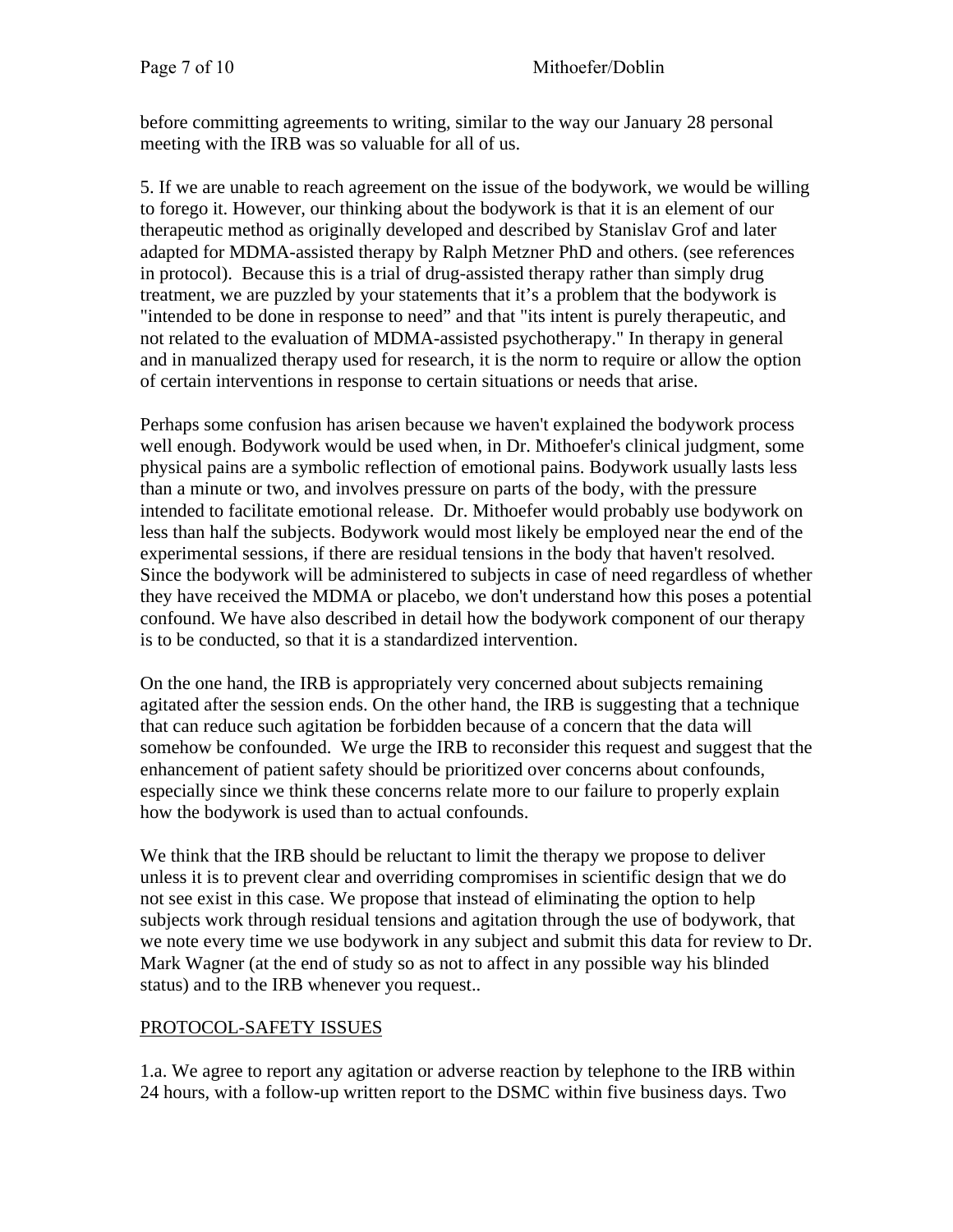points remain to be clarified. We presume you are referring to agitation that persists after the end of the experimental session. Depending on how "agitation" is to be defined, a subject's recall of traumatic experiences could be considered agitation but this is both to be expected and part of our therapeutic process. Similarly, by adverse reaction, we presume you mean serious adverse reactions that either persist after the experimental session or require medical attention. For example, jaw clenching is considering an adverse reaction that may occur in some subjects but is neither serious nor unexpected. Please let us know what standards you would like us to use in reporting agitation and adverse reactions.

1.b. We agree to "recruit, consent and educate" any "partner, family member of friend" who will be with (all subjects) for at least 24 hours after each experimental session. We have submitted a draft for your review.

1.c. We will elaborate on how we will "control the safety of the post-catalytic reaction" and suggest we do so after we have resolved issues of protocol design.

2. We will gladly provide CVs of the two doctors on the DSMC. However, we have not chosen the third doctor yet. We suggest we submit these CVs after we have resolved issues of protocol design.

3.We will gladly design a wallet card for subjects and will submit the prototype after we have resolved issues of protocol design.

4, We will not be employing an EMT team. Instead, we are employing a more qualified board-certified emergency room physician and a registered emergency department nurse. Dr. Mithoefer has discussed this role with several local emergency physicians who have expressed willingness to participate. Because the study has not yet been fully approved, no formal selection has been made. We will be happy to send you whatever information you require about these professionals, after they have been selected.

5. Subject confidentiality in regard to the blood sodium tests will be protected through the use of coded identification numbers instead of names. Results will be available within an hour and a half after the blood is drawn.

6. Simple fruits, nuts, crackers, soup and sandwiches will be made available to patients, along with sports drinks containing electrolytes, water, and fruit juices. We will screen all patients for food allergies.

# RECRUITMENT AND CONSENT ISSUES

1. You suggested, "One way to reduce selection bias would be to randomize selection of potentially eligible subjects. This could be done as simply as tossing a coin." We're not sure if you mean randomizing any of Dr. Mithoefer's patients who become subjects in the study into either the MDMA or the placebo group, or if you mean randomly selecting half of Dr. Mithoefer's patients for inclusion in the study and rejecting the other half. If you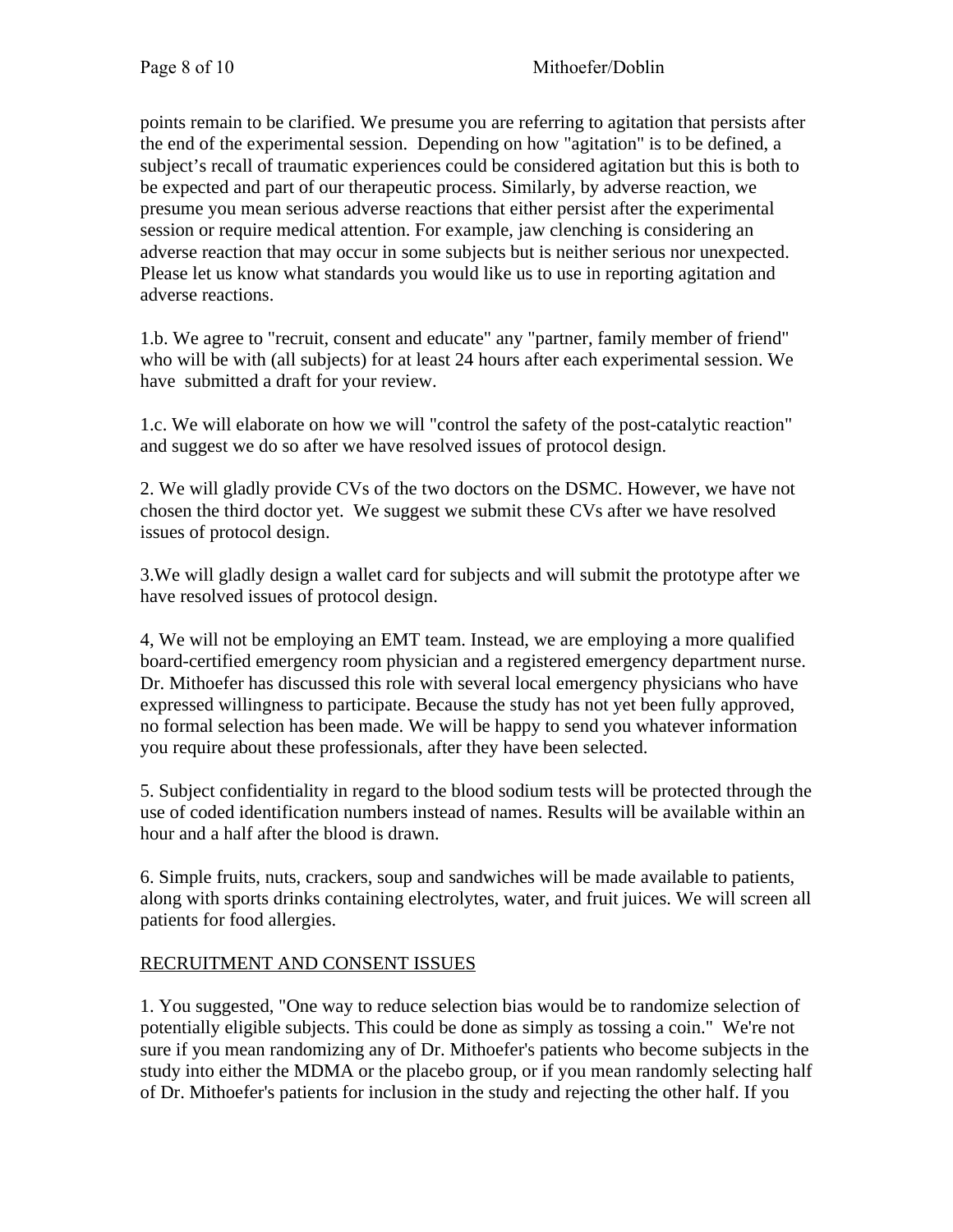mean the former, we are already intending to randomize all subjects to either the MDMA or the placebo group. If the randomization you are requesting is in order to reject half of Dr. Mithoefer's patients who qualify as subjects for the study, we don't understand how this is necessary or achieves your stated goal of reducing selection bias. All the subjects who will be referred by other therapists will also be those whom their therapists think "might be expected to benefit from the therapeutic interventions that are part of the study." Indeed, Dr. Mithoefer needs to speak to the prescribing physician of any potential subject being administered psychoactive medications and obtain permission from that physician for their patient to be withdrawn from medication prior to participating in the study. In actual practice, these physicians will likely approve as subjects only those patients that they think might be expected to benefit from participating in the study. In any case, the random assignment of subjects to either the experimental or control group is the standard method of addressing selection bias.

Furthermore, this pilot study is not designed to generate significant results about therapeutic efficacy and FDA does not consider it inappropriate in a pilot study or even in subsequent Phase III studies to select subjects most likely to respond positively to the experimental intervention. There is even a term for this known as "subject enrichment." Once we better understand your concerns, we can develop and submit a plan for orienting the "veto psychiatrist." Incidentally, much of the research into the risks of the nonmedical use of Ecstasy, including virtually all of the pilot studies, were conducted only in heavy Ecstasy users most likely to show damage. In studies into either benefits or risks, the key factor is not overgeneralizing the results.

2. Our referral letter to other therapists has already been submitted for your review. It crossed in the mail with your letter of February 4, 2003.

3. The consent form can definitely be broken up into digestible pieces. We look forward to doing so but need to wait to submit a new draft until we have resolved issues related to protocol design. We look forward to working with your staff and are indeed convinced that they will be of great assistance in this process.

# DOCUMENTATION AND CONSENT

We will gladly submit all forms for your review to be used in data collection, screening, reporting of adverse events, etc. However, we have not yet created all these forms and propose to submit them to you once we have resolved issues of protocol design.

1. We have enclosed a draft of a study-specific release form for the exchange of patient information between Dr. Mithoefer, referring therapists, and other involved professionals.

2. We have heard of HIPAA but have not yet turned our attention to its requirements. We look forward to working with you to comply with its provisions.

# IN CLOSING